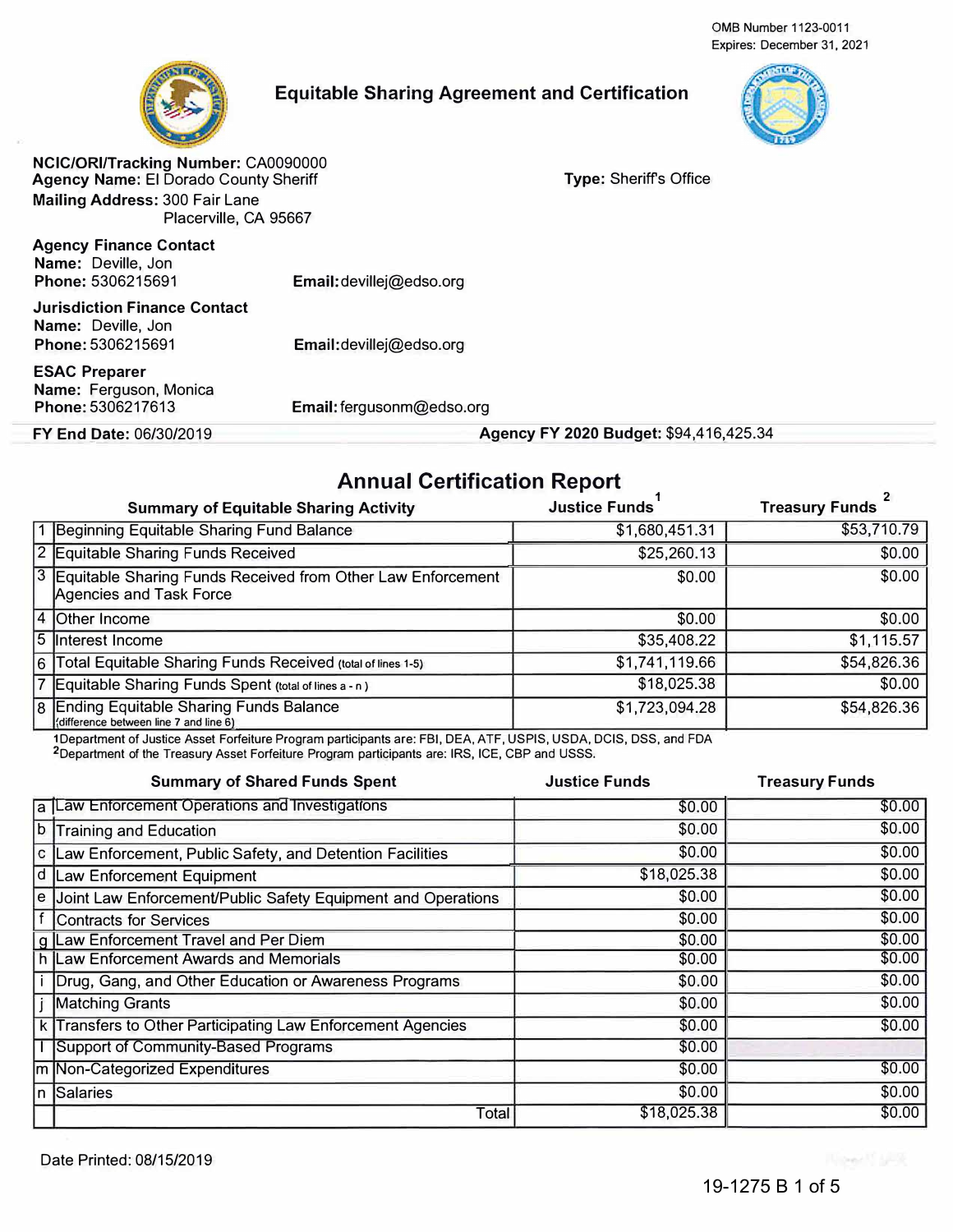### **Equitable Sharing Funds Received From Other Agencies**

| <b>Transferring Agency Name</b> | <b>Justice Funds</b> | <b>Treasury Funds</b> |
|---------------------------------|----------------------|-----------------------|
|                                 |                      |                       |

#### **Other Income**

| <b>Justice Funds</b> | <b>Treasury Funds</b> |
|----------------------|-----------------------|
|                      |                       |
|                      |                       |

#### **Matching Grants**

| <b>Matching Grant Name</b> | <b>Justice Funds</b> | Treasury Funds |
|----------------------------|----------------------|----------------|
|                            |                      |                |

#### **Transfers to Other Participating Law Enforcement Agencies**

| <b>Receiving Agency Name</b> | <b>Justice Funds</b> | <b>Treasury Funds</b> |
|------------------------------|----------------------|-----------------------|
|                              |                      |                       |
|                              |                      |                       |

#### **Support of Community-Based Programs**

| <b>Recipient</b> | <b>Justice Funds</b> |  |
|------------------|----------------------|--|
|                  |                      |  |

#### **Non-Categorized Expenditures**

| Description | <b>Justice Funds</b> | <b>Treasury Funds</b> |
|-------------|----------------------|-----------------------|
|             |                      |                       |

#### **Salaries**

| <b>Salary Type</b> | <b>Justice Funds</b> | Treasury Funds |  |
|--------------------|----------------------|----------------|--|
|                    |                      |                |  |

## **Paperwork Reduction Act Notice**

Under the Paperwork Reduction Act, a person is not required to respond to a collection of information unless it displays a valid 0MB control number. We try to create accurate and easily understood forms that impose the least possible burden on you to complete. The estimated average time to complete this form is 30 minutes. If you have comments regarding the accuracy of this estimate, or suggestions for making this form simpler, please write to the Asset Forfeiture and Money Laundering Section at 1400 New York Avenue, N.W., Washington, DC 20005.

## **Privacy Act Notice**

The Department of Justice is collecting this information for the purpose of reviewing your equitable sharing expenditures. Providing this information is voluntary; however, the information is necessary for your agency to maintain Program compliance. Information collected is covered by Department of Justice System of Records Notice, 71 Fed. Reg. 29170 (May 19, 2006), JMD-022 Department of Justice Consolidated Asset Tracking System (CATS). This information may be disclosed to contractors when necessary to accomplish an agency function, to law enforcement when there is a violation or potential violation of law, or ir accordance with other published routine uses. For a complete list of routine uses, see the System of Records Notice as amended by subsequent publications.

## **Single Audit Information**

**Independent Auditor** 

**Name:** Richard Gonzalez **Company:** Clifton Larson Allen LLP

**Phone:** 916-677-5760 **Email:** rich.gonzalez@claconnect.com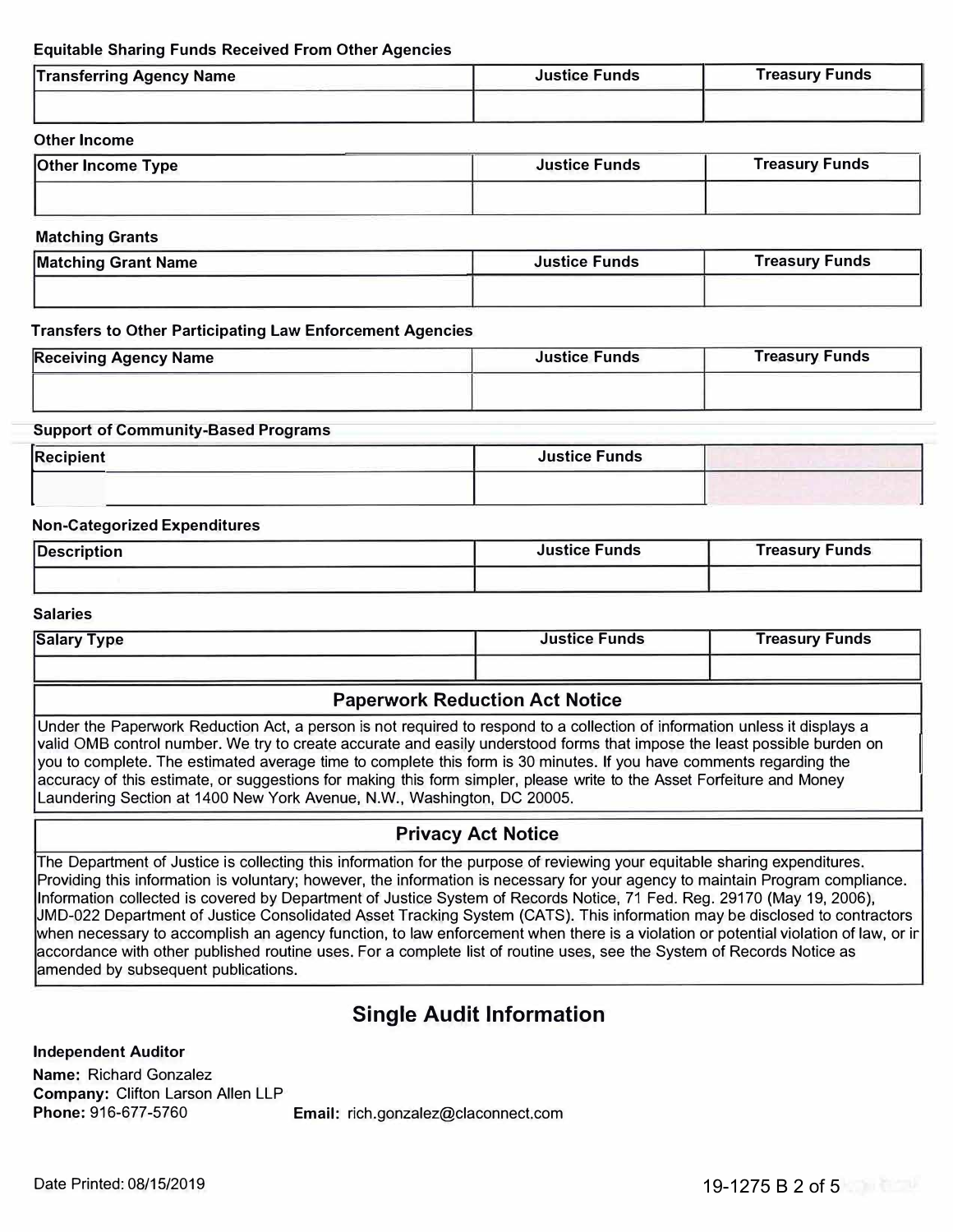**Were equitable sharing expenditures included on your jurisdiction's prior fiscal year's Schedule of Expenditures of Federal Awards (SEFA)?** 

| YES <b>F</b> | NO X |  |
|--------------|------|--|

**Prior year Single Audit Number Assigned by Harvester Database:**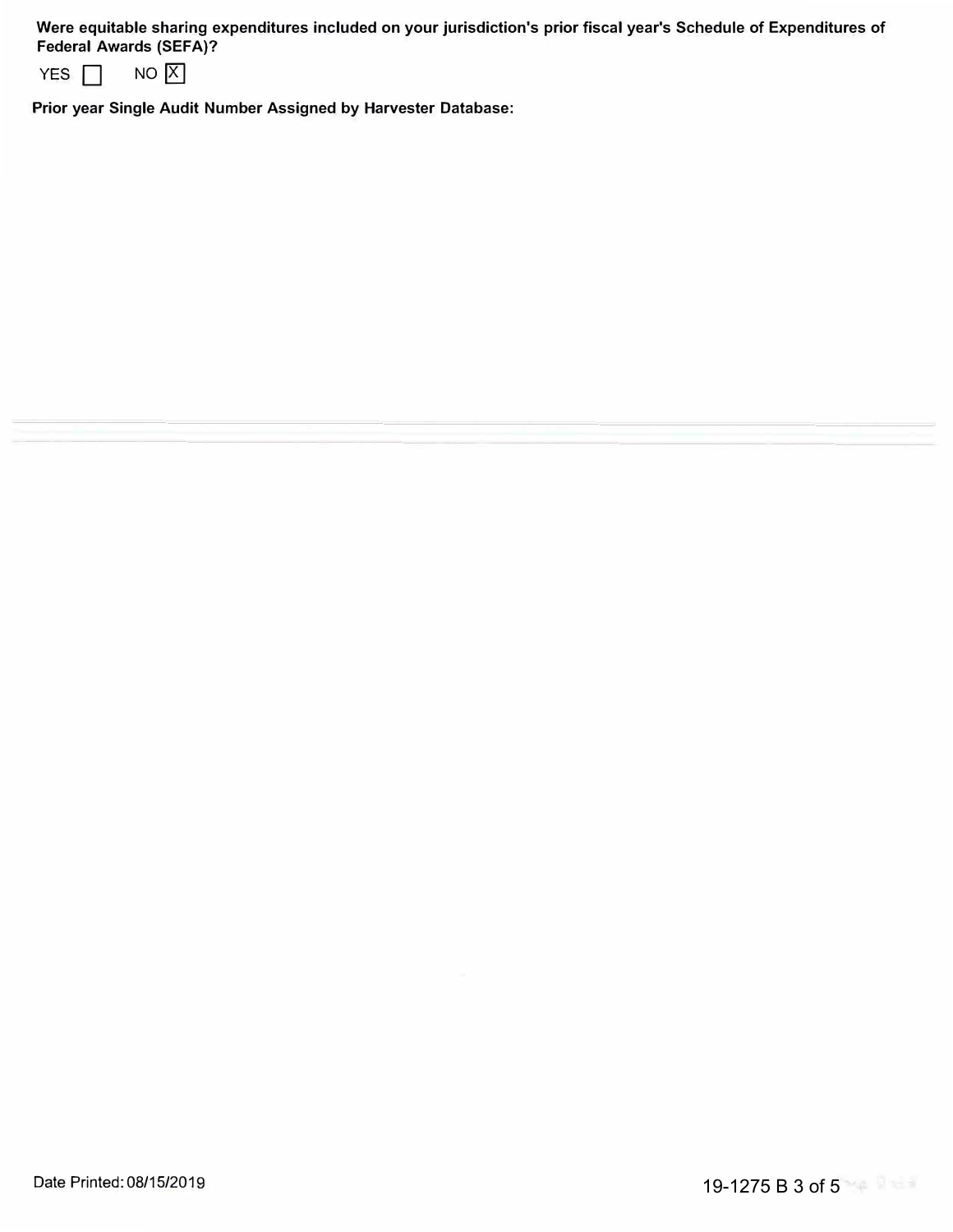## **Affidavit**

Under penalty of perjury, the undersigned officials certify that they have read and understand their obligations under the Guide to Equitable Sharing for State, Local, and Tribal Law Enforcement Agencies (Guide) and all subsequent updates, this Equitable Sharing Agreement, and the applicable sections of the Code of Federal Regulations. The undersigned officials certify that the information submitted on the Equitable Sharing Agreement and Certification form (ESAC) is an accurate accounting of funds received and spent by the Agency.

The undersigned certify that the Agency is in compliance with the applicable nondiscrimination requirements of the following laws and their Department of Justice implementing regulations: Title VI of the Civil Rights Act of 1964 (42 U.S.C. § 2000d *et seq.),* Title IX of the Education Amendments of 1972 (20 U .S.C. § 1681 *et seq.),* Section 504 of the Rehabilitation Act of 1973 (29 U.S.C. § 794), and the Age Discrimination Act of 1975 (42 U.S.C. § 6101 *et seq.),* which prohibit discrimination on the basis of race, color, national origin, disability, or age in any federally assisted program or activity, or on the basis of sex in any federally assisted education program or activity. The Agency agrees that it will comply with all federal statutes and regulations permitting federal investigators access to records and any other sources of information as may be necessary to determine compliance with civil rights and other applicable statutes and regulations.

# **Equitable Sharing Agreement**

This Federal Equitable Sharing Agreement, entered into among (1) the Federal Government, (2) the Agency, and (3) the Agency's governing body, sets forth the requirements for participation in the federal Equitable Sharing Program and the restrictions upon the use of federally forfeited funds, property, and any interest earned thereon, which are equitably shared with participating law enforcement agencies. By-submitting this form, the Agency agrees that it will be bound by the *Guide* and all subsequent updates, this Equitable Sharing Agreement, and the applicable sections of the Code of Federal Regulations. Submission of the ESAC is a prerequisite to receiving any funds or property through the Equitable Sharing Program.

**1. Submission.** The ESAC must be signed and electronically submitted within 60 days of the end of the Agency's fiscal year. Electronic submission constitutes submission to the Department of Justice and the Department of the Treasury.

**2. Signatories.** The ESAC must be signed by the head of the Agency and the head of the governing body. Examples of Agency heads include police chief, sheriff, director, commissioner, superintendent, administrator, county attorney, district attorney, prosecuting attorney, state attorney, commonwealth attorney, and attorney general. The governing body head is the head of the agency that appropriates funding to the Agency. Examples of governing body heads include city manager, mayor, city council chairperson, county executive, county council chairperson, administrator, commissioner, and governor. The governing body head cannot be an official or employee of the Agency and must be from a separate entity.

**3. Uses.** Shared assets must be used for law enforcement purposes in accordance with the *Guide* and all subsequent updates, this Equitable Sharing Agreement, and the applicable sections of the Code of Federal Regulations.

**4. Transfers.** Before the Agency transfers funds to other state or local law enforcement agencies, it must obtain written approval from the Department of Justice or Department of the Treasury. Transfers of tangible property are not permitted. Agencies that transfer or receive equitable sharing funds must perform sub-recipient monitoring in accordance with the Code of Federal Regulations.

**5. Internal Controls.** The Agency agrees to account separately for federal equitable sharing funds received from the Department of Justice and the Department of the Treasury, funds from state and local forfeitures, joint law enforcement operations funds, and any other sources must not be commingled with federal equitable sharing funds.

The Agency certifies that equitable sharing funds are maintained by the entity that maintains the Agency's appropriated or general funds and agrees that the funds will be subject to the standard accounting requirements and practices employed by the Agency's jurisdiction in accordance with the requirements set forth in the *Guide,* any subsequent updates, and the Code of Federal Regulations, including the requirement to maintain relevant documents and records for five years.

The misuse or misapplication of equitably shared funds or assets or supplantation of existing resources with shared funds or assets is prohibited. The Agency must follow its jurisdiction's procurement policies when expending equitably shared funds. Failure to comply with any provision of the *Guide,* any subsequent updates, and the Code of Federal Regulations may subject the Agency to sanctions.

**6. Single Audit Report and Other Reviews.** Audits shall be conducted as provided by the Single Audit Act Amendments of 1996 and 0MB Uniform Administrative Requirements, Costs Principles, and Audit Requirements for Federal Awards. The Agency must report its equitable sharing expenditures on the Schedule of Expenditures of Federal Awards (SEFA) under Catalog of Federal Domestic Assistance number 16.922 for Department of Justice and 21.016 for Department of the Treasury. The Department of Justice and the Department of the Treasury reserve the right to conduct audits or reviews.

Date Printed: 08/15/2019

19-1275 B 4 of 5